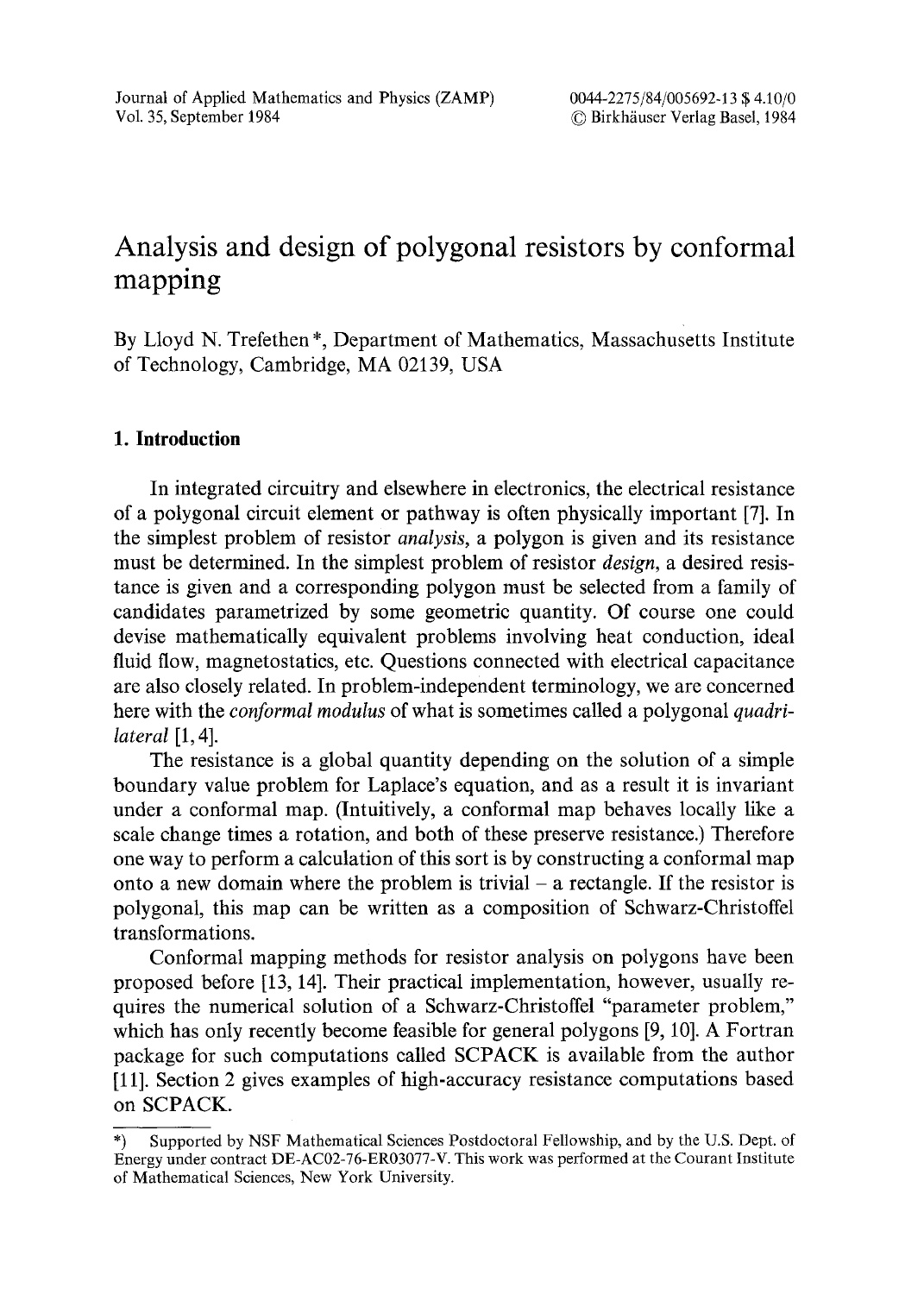Conformal mapping methods for resistor design have perhaps not been discussed previously. The main purpose of this paper, carried out in Sec. 3, is to show that design can be accomplished at roughly the same cost as analysis by formulating an appropriate "generalized parameter problem." For definiteness we consider a particular problem of "resistor trimming," in which the aim is to cut a slit in a resistor of such a length as to increase its resistance to a prescribed value. This idea is of some practical importance in integrated circuit manufacture, for it is difficult to fabricate integrated circuit wafers containing resistance elements accurate to high tolerances. Instead, one can design the wafer so that the resistance is 10% or so too low, and then tune it to the desired value by cutting a slit with a laser. The mathematical problem of predicting the appropriate slit length has been attacked previously by other methods [3, 6].

The Schwarz-Christoffel approach to Laplace-related calculations on polygons has the virtue that unlike methods based on integral equations, finite differences, finite elements, or the superposition of particular solutions, it preserves the property inherent in the problem of having only a finite number of parameters. In particular it automatically obtains the correct singularities at corners. Because of this, the Schwarz-Christoffel method can achieve very high accuracy without much penalty in execution time, as our examples will show. (For low accuracy, other methods may be better; see [5] for a description of a highly effective method based on breaking the domain up into simple subpolygons.) Its chief drawback is that it generalizes poorly to related problems involving more complicated differential equations (e. g. variable coefficients or nonzero righthand side) or geometries (e. g. curved boundaries or multiple connectivity).

The idea of a generalized parameter problem is applicable in a wide variety of Schwarz-Christoffel computations, of which our resistor trimming problem is only the simplest example. Some other examples are mentioned in Sec. 4.

## **2. Analysis**

Let P be a polygon with  $N \geq 4$  vertices  $w_1, \ldots, w_N$ , and let  $\beta_k \pi$  denote the external angle at vertex  $w_k$ . See Fig. 1. Let a, b, c, d be four distinguished vertices in counterclockwise order, and let  $\Gamma_1$  and  $\Gamma_2$  denote the boundary arcs  $a-b$  and  $c-d$ . We wish to calculate the resistance of P,  $R(P)$ , when voltages  $V_1$  and  $V_2$  are applied on  $\Gamma_1$  and  $\Gamma_2$  and the remainder of the boundary is insulated. Of course we are concerned with the idealized problem, not with complications related to finite thickness of slits, inhomogeneity, etc.

Let *I* be the total current between  $\Gamma_1$  and  $\Gamma_2$ . Then  $R(P) = (V_2 - V_1)/I$ . Mathematically, the problem is to solve Laplace's equation,  $\nabla^2 V = 0$ , subject to Dirichlet boundary conditions  $V = V_k$  on  $\Gamma_k$  and Neumann conditions  $\partial V/\partial n = 0$ on the remainder of the boundary. Once this is done,  $R(P)$  might be computed by evaluating I as a line integral of  $\nabla V$  along a curve running from one insulated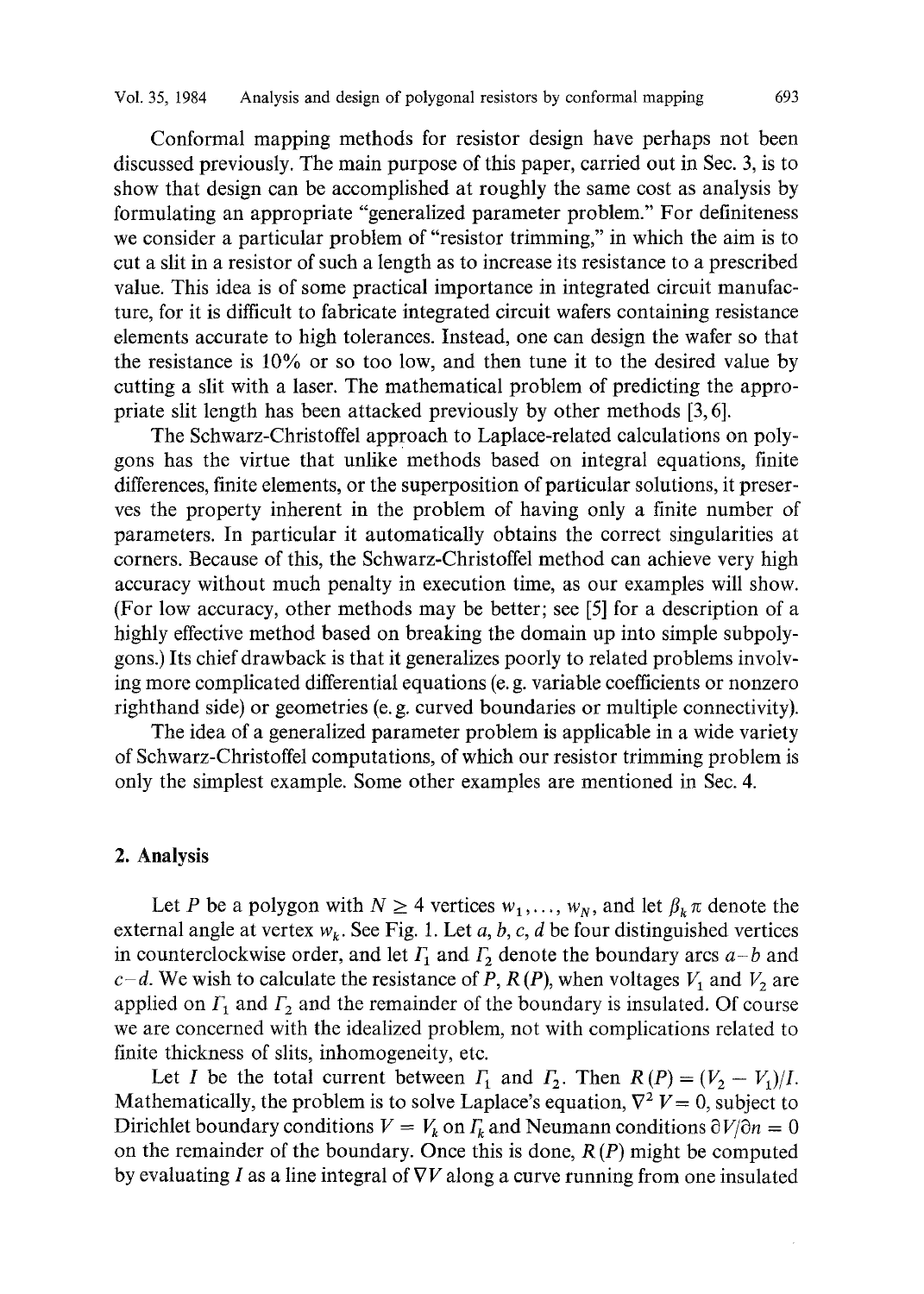

Figure 1 Conformal map of a polygon onto an equivalent rectangle.

boundary component to the other. However, a conformal map will make this unnecessary. Suppose a map h is found that carries  $P$  onto a rectangle  $O$  in such a way that  $h(\Gamma_1)$  and  $h(\Gamma_2)$  are two opposite edges of O, as in Fig. 1. Let these edges be considered the ends of  $O$ , with length  $W$ , and let the other two edges be considered its sides, with length L. If we normalize by letting a square have resistance 1, then obviously Q has resistance  $L/W$ . Therefore  $R(P) = L/W$  also.

Since  $R(P)$  is a unique number, it cannot be possible to map P in this fashion onto an arbitrary rectangle. In fact,  $P$  can be mapped onto precisely those rectangles with length-to-width ratio  $L/W$ . This is consistent with the Riemann mapping theorem, which states that a given simply connected region can be mapped onto any other (provided neither is the entire plane), but than the images of no more than three boundary points can be chosen arbitrarily in the process. Here we are prescribing the images of four rather than three boundary points, and this extra condition gives rise to the *L/W* restriction.

The map h can be constructed as the composition of one (inverse) Schwarz-Christoffel map f from  $P$  to the unit disk  $D$  and another Schwarz-Christoffel map g from  $D$  to  $Q$ . Consider first the map f. The Schwarz-Christoffel theorem asserts that  $f^{-1}$  has the form

$$
f^{-1}(z) = w_c + C \int_{0}^{z} \prod_{k=1}^{N} (1 - \zeta/z_k)^{-\beta_k} d\zeta
$$
 (1)

for some complex constants  $w_c$  and C and some prevertices  $z_k = f(w_k)$  with  $|z_k| = 1$ , but the values of all of these constants are a priori unknown [8]. The problem of determining them is the Schwarz-Christoffel *parameter problem.* If parameter values are chosen arbitrarily, then in general (1) will define a map of D onto a polygonal region with the same angles as  $P$  but with different side lengths. The SCPACK package deals with the parameter problem by setting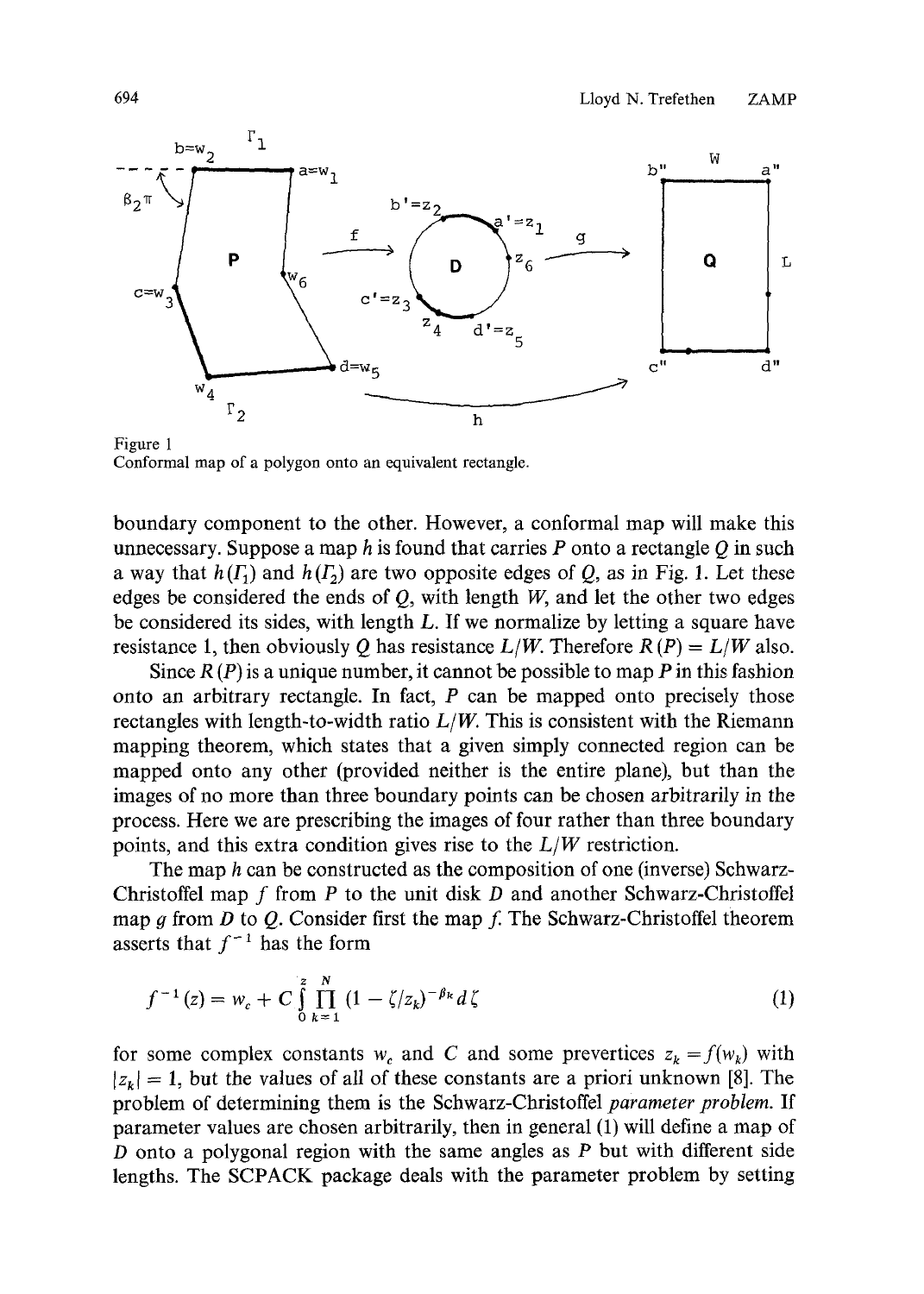up a nonlinear system of equations embodying the conditions that the side lengths come out right. The unknowns in this system are the prevertices  $z_k$ , or more simply their arguments  $\theta_k = \arg z_k$ .

*Unknown*: N prevertex arguments 
$$
\theta_k = \arg z_k
$$
,  $1 \le k \le N$ ;

*known*: *N* side lengths 
$$
\left| C \int_{z_k}^{z_{k+1}} \prod_{j=1}^{N} (1 - \zeta / z_j)^{-\beta_j} d\zeta \right| = |w_{k+1} - w_k|,
$$

$$
1 \le k \le N. (2)
$$

SCPACK then applies a robust nonlinear equations solver (NS01A, by M. J. D. Powell) to adjust  $\{\theta_k\}$  iteratively until (2) is satisfied. Of course we are glossing over many details, in particular the process of numerical integration; see [10].

Once the parameter problem for f has been solved, the distinguished prevertices *a', ... d'* on the unit circle are known. To map D onto a rectangle Q, one now applies a second Schwarz-Christoffel formula:

$$
g(z) = \int_{0}^{z} \left[ (\zeta - a')(\zeta - b')(\zeta - c')(\zeta - d') \right]^{-1/2} d\zeta.
$$
 (3)

(The constants  $w_c$  and C have been omitted, since they affect only the scale and position of  $Q$ .) This time there is no parameter problem, because it is the prevertices rather than the image polygon that are given. The resistance can be evaluated at the cost of three integrals of type (3):

$$
R(P) = \frac{L}{W} = \frac{|g(c') - g(b')|}{|g(b') - g(a')|}.
$$
\n(4)

The map g is essentially a *Jacobi elliptic function.* One can take advantage of the great amount that is known about these functions to simplify the computation (4). (The benefit of doing so is more esthetic than practical, since most of the work comes in computing f, not g.) Given  $a'$ , ..., d', let their *cross ratio*  $\chi \in (-\infty, 0)$  and a real parameter  $k \in (0,1)$  be defined by the formulas

$$
\chi = \frac{(b' - a')(d' - c')}{(c' - b')(a' - d')},\tag{5}
$$

$$
k = 1 - 2\left(\chi + \sqrt{\chi^2 - \chi}\right). \tag{6}
$$

Then (4) can be rewritten as a ratio of *complete elliptic integrals* [8]

$$
R(P) = \frac{2K(k)}{K(\sqrt{1-k^2})}.
$$
\n<sup>(7)</sup>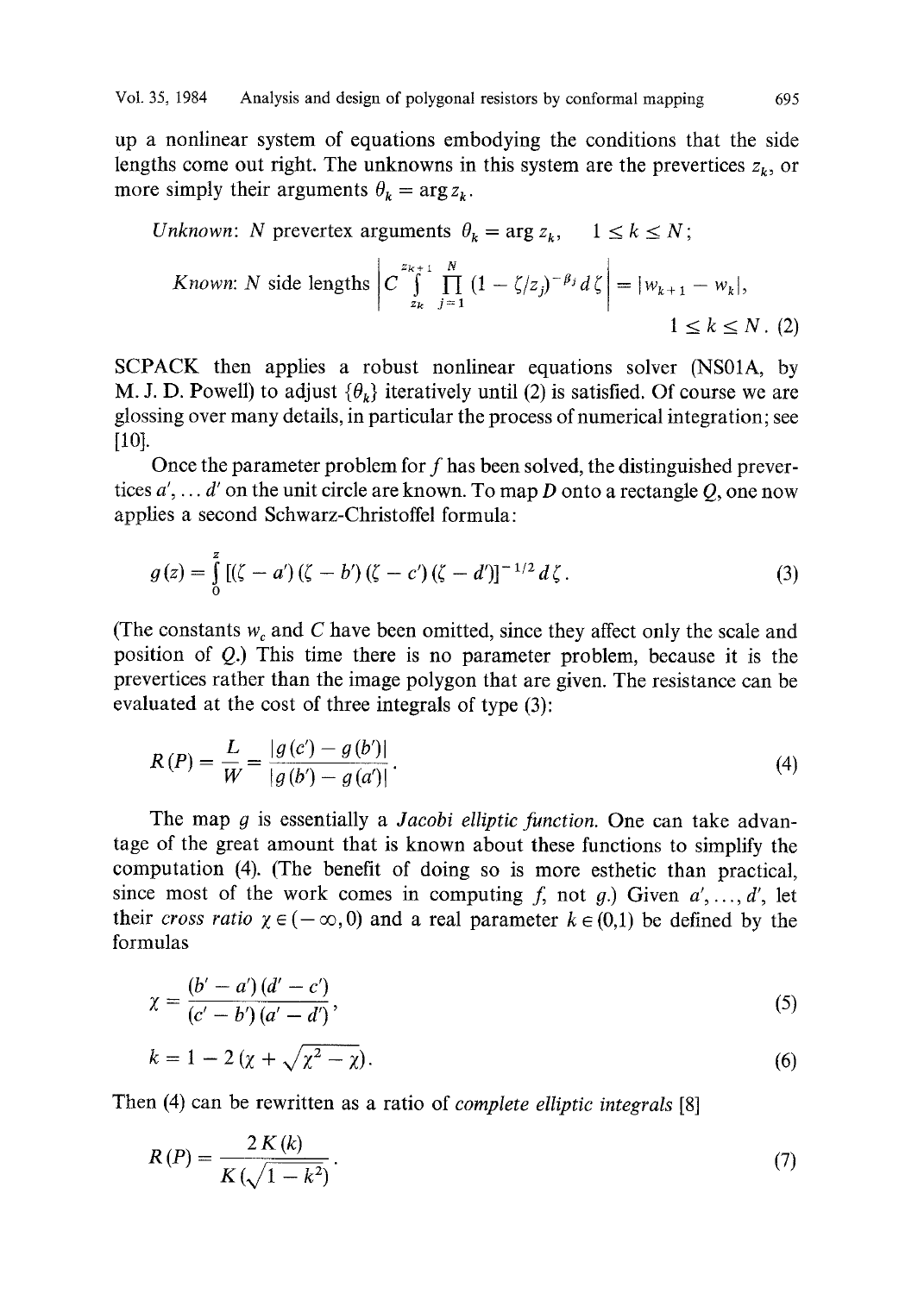The function  $K(k)$  can be computed extremely rapidly through the use of a well-known iteration involving arithmetic and geometric means:

$$
\alpha:=1, \quad \beta:=k
$$

**repeat until**  $\alpha \approx \beta$ :

$$
\alpha' := (\alpha + \beta)/2
$$
  
\n
$$
\beta' := \sqrt{\alpha + \beta}
$$
  
\n
$$
\alpha := \alpha', \quad \beta := \beta'
$$
\n(8)

 $K: = \alpha$ 

This completes our description of resistor analysis by means of the Schwarz-Christoffel transformation. In summary, given a polygon P, here is the procedure:

# **Resistor analysis algorithm**

- (i) *Call SCPACK to solve the parameter problem (2) for the prevertices*  $\{z_k\}$  *of the map f, and in particular to obtain the distinguished prevertices*  $a', \ldots, d'$ *;* (ii) *Insert a', ..., d' in* (3)–(4) *or* (5)–(8) *to determine*  $R(P)$ ;
- (iii) *As desired, call SCPACK to evaluate h or*  $h^{-1}$  *at various points from (3) and*
- *(l) for plotting or other purposes.*

Figure 2 shows four examples of successful resistance calculations with SCPACK. (All of our calculations were performed on a VAX 780 running Unix Fortran 77 in double precision.) Each part of the figure lists the resistance R obtained numerically, probably accurate to all 12 places given, and plots 11 equipotential and stream lines obtained by mapping a rectilinear grid in  $Q$  back to  $P$ . Note that these families of curves divide  $P$  into subregions that approximate rectangles of length-to-width ratio R. The polygons treated can be described as follows.

(a) Regular pentagon. Here the parameter problem for  $f$  is trivial – one can take equally spaced prevertices. The computation did not take advantage of symmetry.

*(b) L-shaped hexagon.* Each leg has width 1, outside length 3. Again the computation did not take advantage of symmetry. Note that the influence of the corner is obviously very weak near the ends. In fact by considering the conformal map of a straight infinite strip onto an infinite strip with a  $90^\circ$  corner in it, one can show that for L-shaped regions whose side length is an integer l, the fractional part of the resistance approaches  $1 - 2 \ln 2/\pi \approx 0.55872880$  exponentially as  $l \to \infty$ . The value for  $l = 3$  in Fig. 2b already matches this to six places.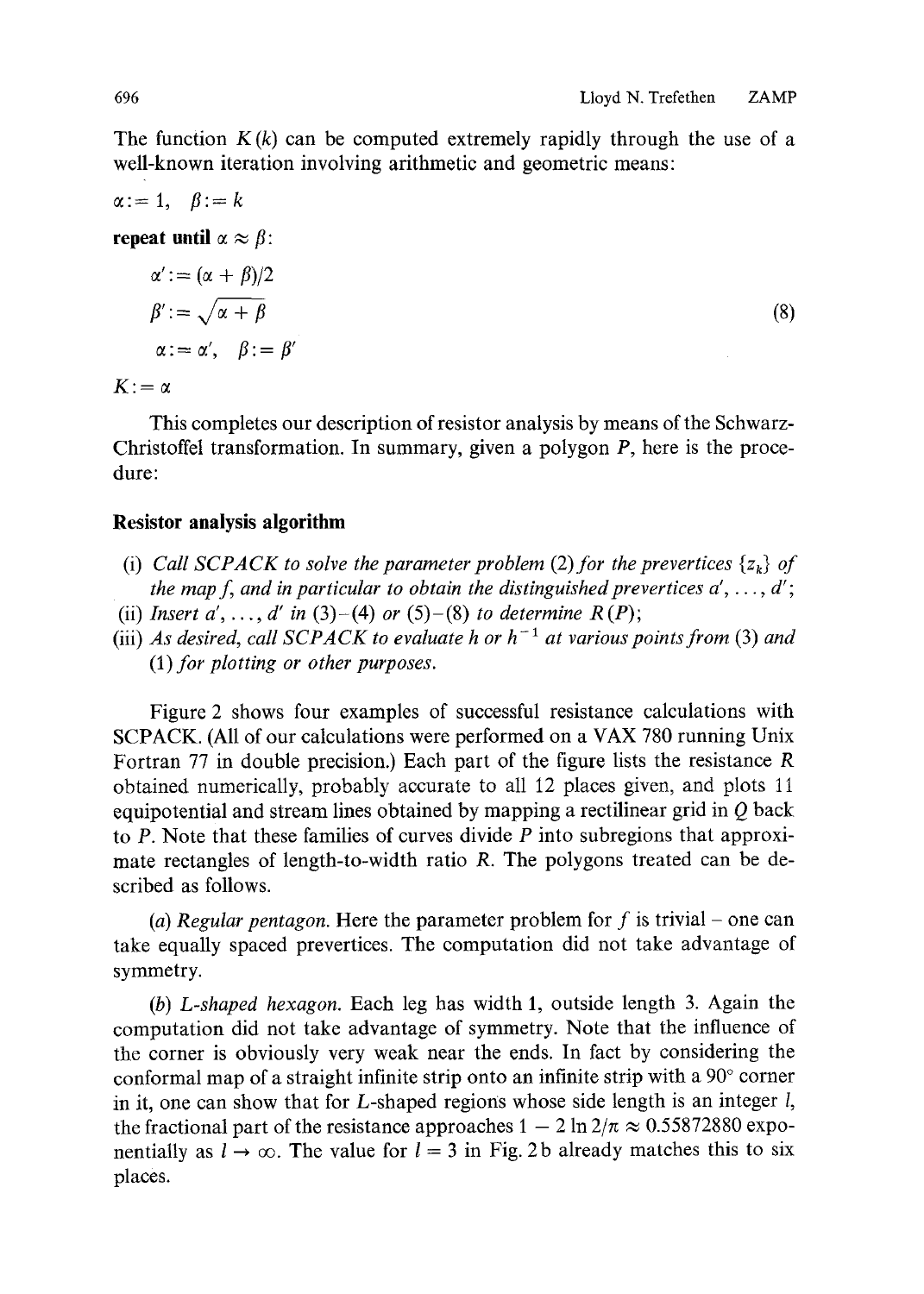

Four resistors.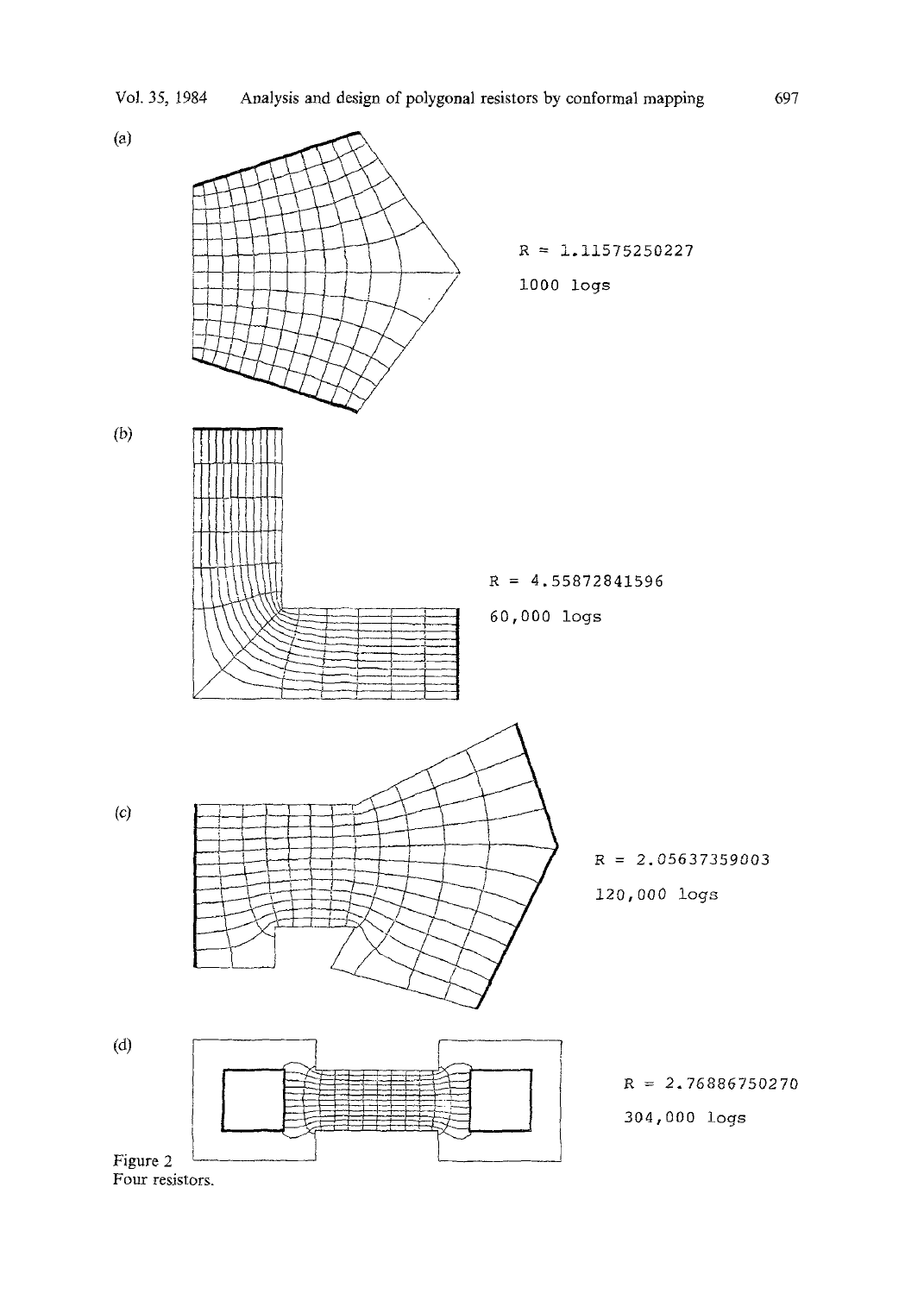*(c) Irregular 10-gon.* The vertices are located at  $-4 + i$ ,  $-4 - 3i$ ,  $-2 - 3i$ ,  $-2 - 2i, -2i, -0.6 - 3i, 3 - 4i, 5, 4 + 3i,$  and i.

*(d) Symmetrical domain with internal contacts.* This region is multiply connected, with all side lengths equal to 1, 1/2, or 1/4. We treat it by considering the quarter domain, an asymmetrical but simply connected 10-gon.

To estimate efficiency, it is convenient to take advantage of the fact that most of the computer time in all SCPACK computations goes to the repeated calculation of logarithms of complex numbers needed for evaluating the Schwarz-Christoffel integrand (1). The approximate number of logarithms required for each computation is listed in Fig. 2. (These figures do not include the somewhat larger numbers needed for plotting.) On typical machines these logarithm counts correspond to cpu times of a few seconds. Roughly speaking, they increase in proportion to the cube of the number of vertices [10].

# **3. Design**

Again let P be a polygon as in the last section, with resistance  $R(0)$ . Let e denote some point on the insulated boundary of P beginning at which a straight slit of length  $s > 0$  has been cut in some fixed direction into P. (See Fig. 3.) Physically, the slit is a perfect insulator. Mathematically, it consists of two extra sides to the polygon (which happen to coincide) added to the part of the boundary where the Neumann condition is applied. Let  $P_s$  denote the slit polygon, with resistance  $R(s)$ . Obviously  $R(s)$  is a monotonically nondecreasing function of s, and if the slit is oriented in such a way that for  $s \geq s_{\infty}$  it cuts P into two halves, each containing one of the boundary arcs  $\Gamma_k$ , then  $R(s) = \infty$  for all  $s \geq s_\infty$ .

Here is our inverse problem.



Figure 3 Polygon with a slit in it.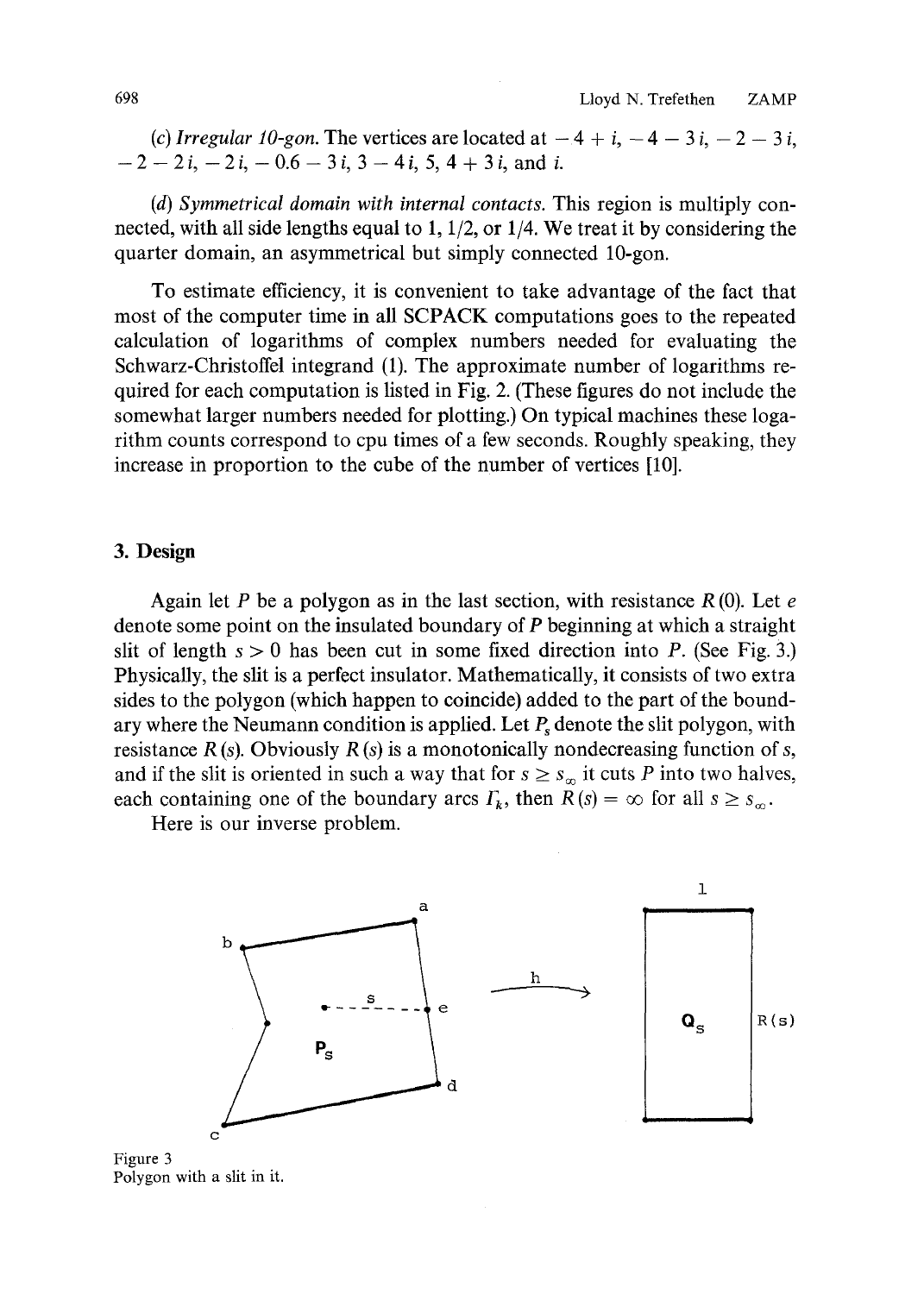### **Resistor trimming problem**

Given 
$$
R_0 > R(0)
$$
, find  $s_0$  such that  
\n
$$
R(s_0) = R_0.
$$
\n(9)

For any fixed s,  $P_s$  is a polygon whose resistance can be evaluated by solving a Schwarz-Christoffel parameter problem as in Sec. 2. In other words, we know how to evaluate the nonlinear function  $R(s)$  numerically, and this ability could be used as the basis of an iterative solution of (9) [12]. However, the point of this paper is that one can do better. Let  $P_s$  have N vertices  $w_1, \ldots, w_N$ , including the following three which define the slit:

$$
w_{J-1} = e, \quad w_J = \text{end of slit}, \quad w_{J+1} = e.
$$

The resistor trimming problem contains the following  $N$  known quantities:  $N-1$  vertices  $w_k (k \neq J)$ ; 1 resistance  $R_0$ . Clearly it is most natural to combine precisely these conditions into a single nonlinear system of equations, rather than artificially treat  $w_i$  instead of  $R_0$  as known and then be forced to iterate. Reducing to real variables as before, we obtain the following *generalized parameter problem* for resistor trimming. Compare with the standard parameter problem (2).

*Unknown: N* prevertex arguments  $\theta_k = \arg z_k$ ,  $1 \le k \le N$ ;

*known*: 
$$
N-2
$$
 side lengths  $C \int_{z_k}^{z_{k+1}} \cdots = |w_{k+1} - w_k|, \quad k \neq J-1, J,$   
(10a)

1 additional side length condition 
$$
\left| C \int_{z_{J-1}}^{z_J} \cdots \right| = \left| C \int_{z_J}^{z_{J+1}} \cdots \right|,
$$
 (10b)

1 resistance condition 
$$
R = R_0
$$
. (10c)

Once the generalized parameter problem has been formulated, all that remains in principle is to solve it numerically. We will again skip over most of the details, except for two important ones that are worth mentioning.

The first concerns implementation of (10c). At any step in the iterative solution of the parameter problem, a set of trial values  $\{\theta_k\}$  and in particular  $a', \ldots, d'$  is in hand, and one must determine how nearly (10c) is satisfied. The direct approach would be to calculate the resistance  $R(a',...,a')$  by (3)–(4) or by  $(5)$ - $(8)$ . However, a more elegant method consists of computing the elliptic integrals once and for all in advance. Given  $R_0$ , begin by determining the corresponding *prescribed cross ratio*  $\chi_0$ . This can be done by calling SCPACK to solve a (standard) parameter problem for a rectangle with  $L/W = R$ , or by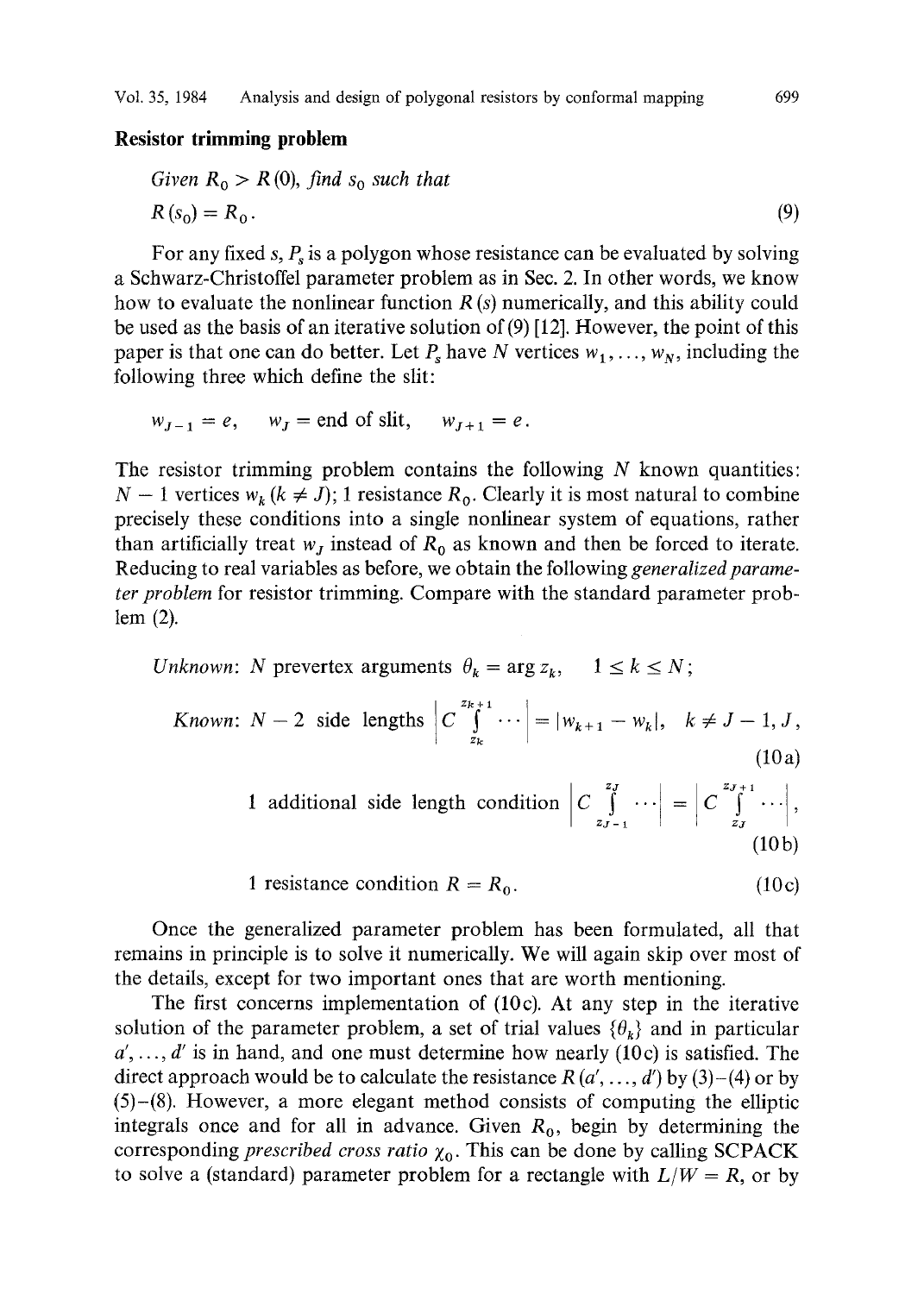performing a secant iteration based on  $(3)-(4)$  or  $(5)-(8)$ , or by applying the following formulas inverse to  $(6)-(8)$ [8]:

$$
k = 4\sqrt{q} \prod_{n=1}^{\infty} \left( \frac{1 + q^{2n}}{1 + q^{2n-1}} \right)^4, \quad q = e^{-2\pi/R}, \tag{11}
$$

$$
\chi = \frac{1}{4}(1-k)\left(\frac{1}{k}-1\right).
$$
 (12)

Once  $\chi_0$  is known, one can discard  $R_0$  and use  $\chi_0$  in the main iteration. Actually it is better to work with  $\log |\chi_0|$ , since  $|\chi|$  decreases exponentially as  $R \to \infty$ . Thus (10c) is replaced by

1 cross ratio condition  $\log |\chi| = \log |\chi_0|$ . (10c')

The second important detail is that in both (2) and (10), we have ignored the fact that a conformal map contains three arbitrary parameters. This means that N equations as in (2) or (10) cannot fully determine all of the arguments  ${\theta_k}$ , but only  $N - 3$  relations among them; conversely, there must be three degrees of redundancy in these equations. We have avoided discussing this issue because there are many different ways to resolve it, and because the details are straightforward but tedious. However, the detailed formulation of the parameter problem will of course determine exactly how it changes when generalized for resistor trimming. In the particular formulation chosen in SCPACK, it happens that not N but  $N-2$  side length conditions (2) are enforced, namely those with  $k \neq N-2$ ,  $N-1$  [10]. The remaining two side lengths come out right automatically because of elementary geometry. To adapt this formulation to the slit resistor problem, one can first number the vertices so that  $J = N - 1$ , then simply enforce only  $N - 3$  side length conditions  $k \neq N - 3$ ,  $N - 2$ ,  $N - 1$ . The geometry forces (10 b) to be satisfied automatically, so this condition never needs to be imposed explicitly.

This completes our description of resistor design by means of the Schwarz-Christoffel transformation. In summary, given a class of slit polygons  $\{P_s\}$  and a desired resistance  $R_0$ , here is the procedure:

#### **Resistor design algorithm**

- (i) *Compute the prescribed cross ratio*  $\chi_0$  *by a secant iteration or by* (11)-(12);
- (ii) *Call an appropriately modified version of SCPACK to solve the generalized parameter problem* (10);
- (iii) *Call SCPACK to evaluate h or*  $h^{-1}$  *as desired.*

Figure 4 shows four examples of resistor design calculations, as follows:

- *(a) Diamond with transverse slit.* The diamond has width 2, height 1.
- *(b) Square with slit down the middle.* Each side has length 1.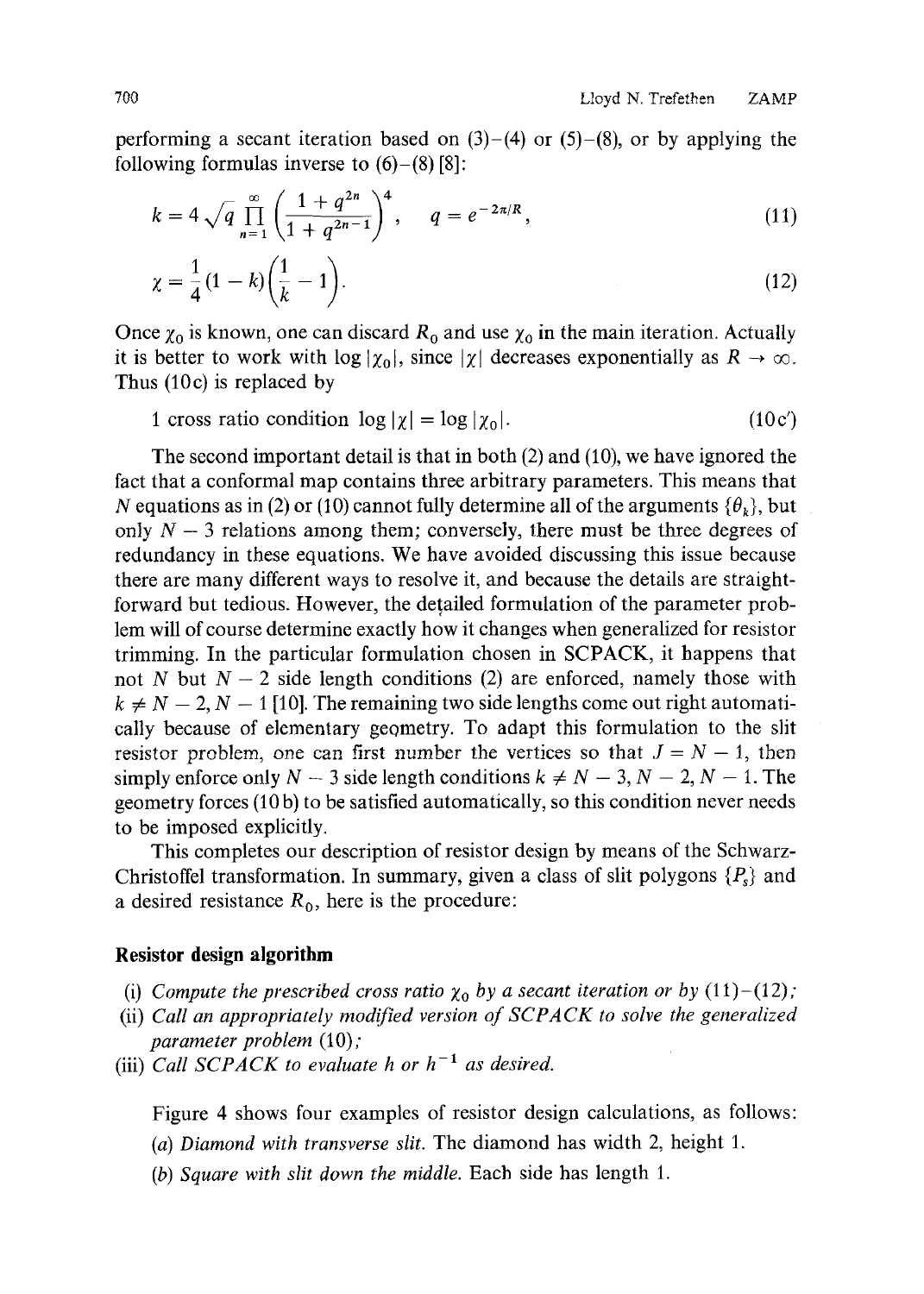Vol. 35, 1984 Analysis and design of polygonal resistors by conformal mapping  $701$ 

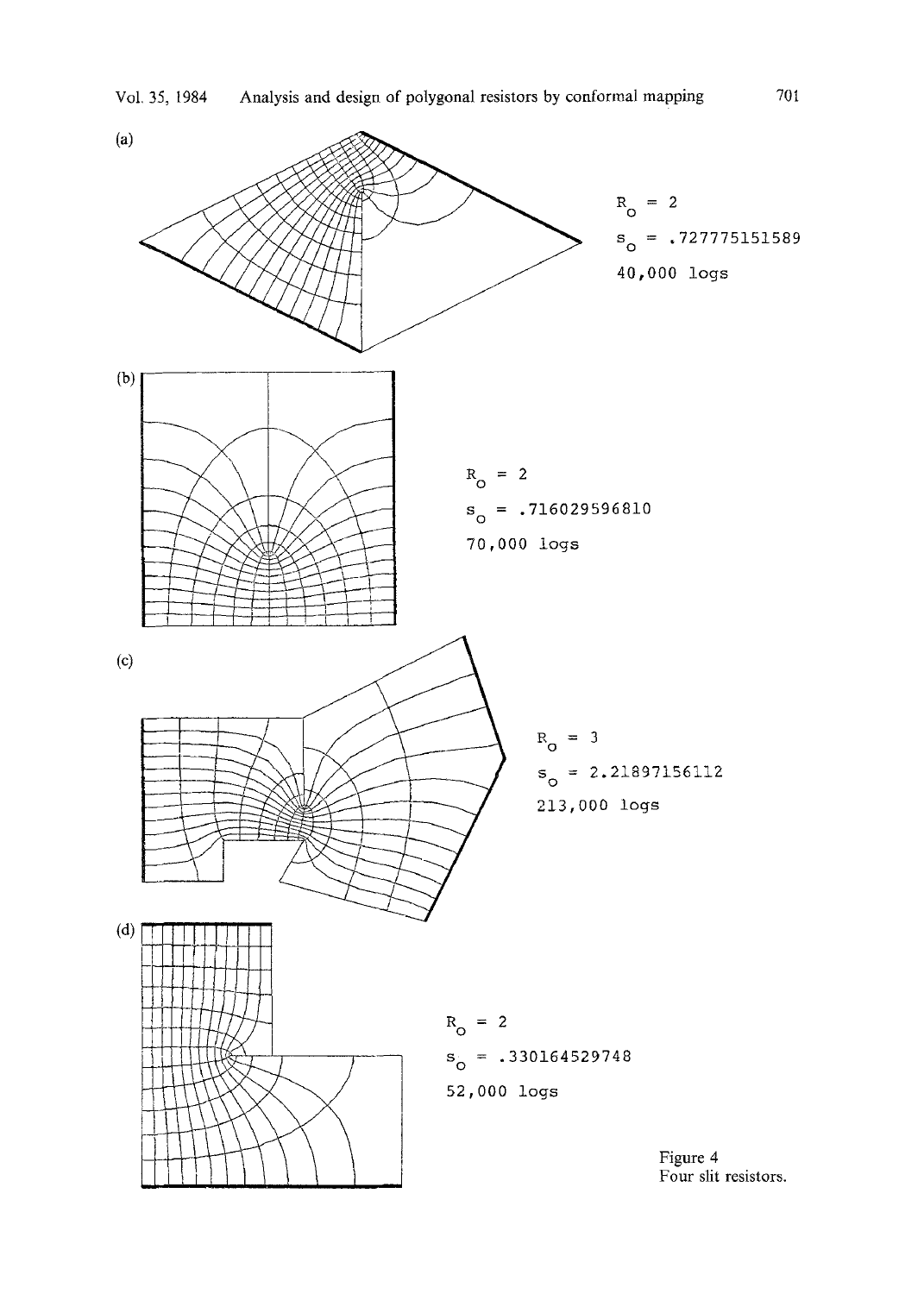*(c) Region of Fig. 2c with vertical slit added.* Note how long a slit must be cut to bring the resistance up from 2.06 to 3.

*(d) L shape.* Each leg has width 1 and outside length 2. The slit begins at the reentrant corner. With no slit, the resistance would be  $\sqrt{3}$  [4].

In these resistor trimming computations, SCPACK again reliably obtains answers accurate to high precision, as indicated. The costs measured in logarithms are comparable to those listed in Fig. 2 for resistor analysis.

# **4. Further applications of generalized parameter problems**

In many possible applications of Schwarz-Christoffel maps - perhaps most - one is not simply given a polygon whose properties require investigation. Rather, one is given a problem whose solution involves a polygon whose geometry must be determined as part of the computation. The connection of the problem with the polygon may be only implicit, and well disguised.

To find simple examples we can vary the theme of a slit resistor. One might have an L shape as in Fig. 2b of known length but unknown width, and wish to determine what width is needed to bring the resistance down to a specified level. (This is an idealization of a timing question for integrated circuits.) One might want to vary the angle of the L to achieve a desired property. And so on.

More generally, a wide variety of Laplace equation problems involving piecewise-constant boundary conditions can be solved by viewing the unknown solution  $\varphi$  as the real part of an analytic function f. In this process a Dirichlet condition  $\varphi = const.$ , for example, becomes a condition Re  $f = const.$ , which amounts to specifying the horizontal position of a side of a polygon, but not its length. By proceeding in this way one obtains generalized parameter problems involving a mixture of known coordinates and unknown slit lengths. Details for one problem of this type, in which the generalized parameter problem turns out to be linear, can be found in the section on the Hall Effect in [15].

A particularly interesting situation appears in applications of conformal maps to two-dimensional free-streamline problems for jets, wakes, and cavities by the classical *hodograph* method [2, 16]. It is well known that this method reduces an idealized free-streamline problem to a conformal mapping problem involving a polygon in the log-hodograph plane. But it is rarely emphasized in the literature that only in special cases are the dimensions of this polygon specified a priori. Much more often, some of them are unknown, but must be chosen properly in order that certain dimensions in the physical plane come out right. Again one gets a mixture of geometric conditions in several different planes.

In these and analogous examples, Schwarz-Christoffel mapping is revealed as a broader problem than just the treatment of prescribed polygons. In each case the procedure for obtaining a solution is to first give careful thought to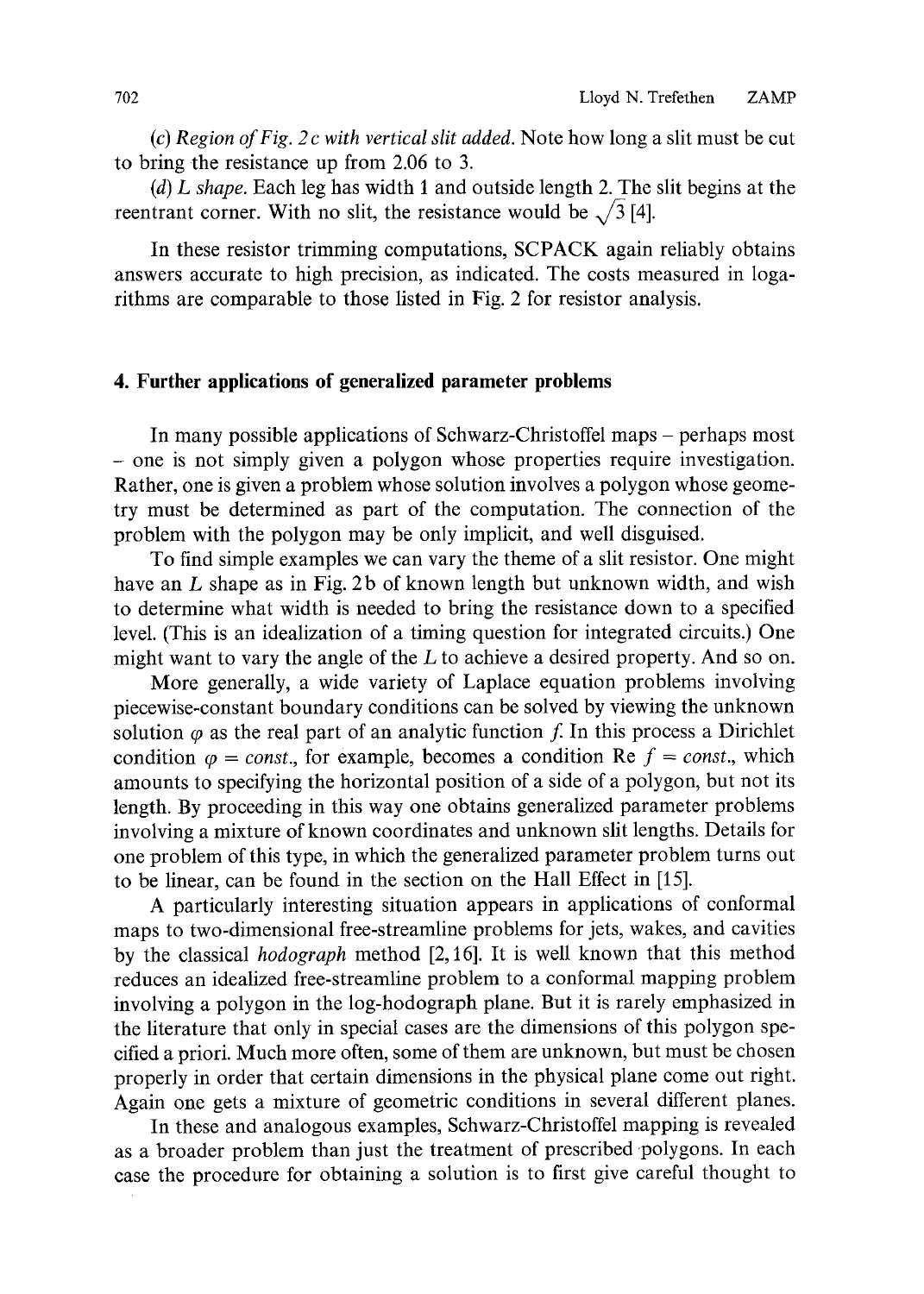**specifying exactly what unknown parameters exist and what mathematical facts are known that determine them uniquely. This collection of knowns and unknowns constitutes a generalized parameter problem. If this is formulated in a natural way, there is a good chance it can be solved by a general-purpose program for nonlinear systems of equations.** 

## **Acknowledgments**

I am grateful for valuable advice to D. Gaier, M. Gutknecht, J. Hersch, V. Klebanoff, C. J. Van Wyk, P. Yee, and C.-P. Yuan

#### **References**

- [1] D. Gaier, *Ermittlung des konformen Moduls yon Vierecken mit Differenzenmethoden,* Numer. Math. *19,* 179-194 (1972).
- [2] D. Gilbarg, *Jets and Cavities,* In Handbuch der Physik vol. 9: Fluid Dynamics III, Springer, Berlin 1960.
- [3] P. M. Hall, *Resistance calculations for thin film patterns,* Thin Solid Films 1, 277-295 (1967/68).
- [4] J. Hersch, *On harmonic measures, eonformal moduli, and some elementary symmetry methods,*  J. d'Anal. Math. *42,* 211-228 (1982/83).
- [5] M. Horowitz and R. W. Dutton, *Resistance extraction from mask layout data,* IEEE Trans. Computer Aided Design v. CAD-2, 145-150 (1983).
- [6] V. Klebanoff, *An application of capacitance methods for Laplace's equation to the simulation of trimmed film resistors,* SIAM 1979 Fall Meeting Poster Session, Denver, 1979.
- [7] C. Mead and L. Conway, Introduction to VLSI Systems, Addison-Wesley, Englewood Cliffs 1980.
- [8] Z. Nehari, Conformal Mapping, Dover, London 1972.
- [9] K. Reppe, *Berechnung yon Magnetfeldern mit Hilfe der konformen Abbildung dutch numerische Integration der Abbildungsfunktion yon Schwarz-Christoffel,* Siemens Forsch. u. Entwickl. Bet. 8, 190-195 (1979).
- [10] L. N. Trefethen, *Numerical computation of the Schwarz-Christoffel transformation,* SIAM J. Sci. Stat. Comput. *1, 82-102* (1980).
- [11] L.N. Trefethen, *SCPACK Version 2 User's Guide,* Internal Rep. 24, Inst. Computer Applics. in Sci. and Engr., NASA Langley Res. Ctr., Hampton, VA, 1983.
- [12] L.N. Trefethen, *Computer application of the Schwarz-Christoffel transformation,* in P. L. Butzer and F. Fehér (eds.), E. B. Christoffel, Birkhäuser, Basel/Boston 1981.
- [I 3] L. J. van der Pauw, *A method of measuring specific resistivity and Hall effect of discs of arbitrary shape,* Philips Res. Rep. *13,* 1-9 (1958).
- [14] W. Versnel, *Analysis of the Greek Cross, a van der Pauw structure with finite contacts,* Solid-State Electronics *22,* 911-914 (1979).
- [15] L. N. Trefethen and R. J. Williams, *Conformal mapping solution of Laplace's equation on a polygon with oblique derivative boundary conditions,* J Comp. Appl. Math., to appear.
- [16] A. R. Elcrat and L. N. Trefethen, *Classical free-streamline flow over a polygonal obstacle, J.*  Comp. Appl. Math., to appear.

#### **Abstract**

To compute the electrical resistance ( $\approx$  conformal modulus) of a polygonally shaped resistor cut from a sheet of uniform resistivity, it suffices to find a conformal map of the polygon onto a rectangle. Constructing such a map requires the solution of a Schwarz-Christoffel parameter problem. First we show by examples that this is practical numerically. Then we consider an inverse